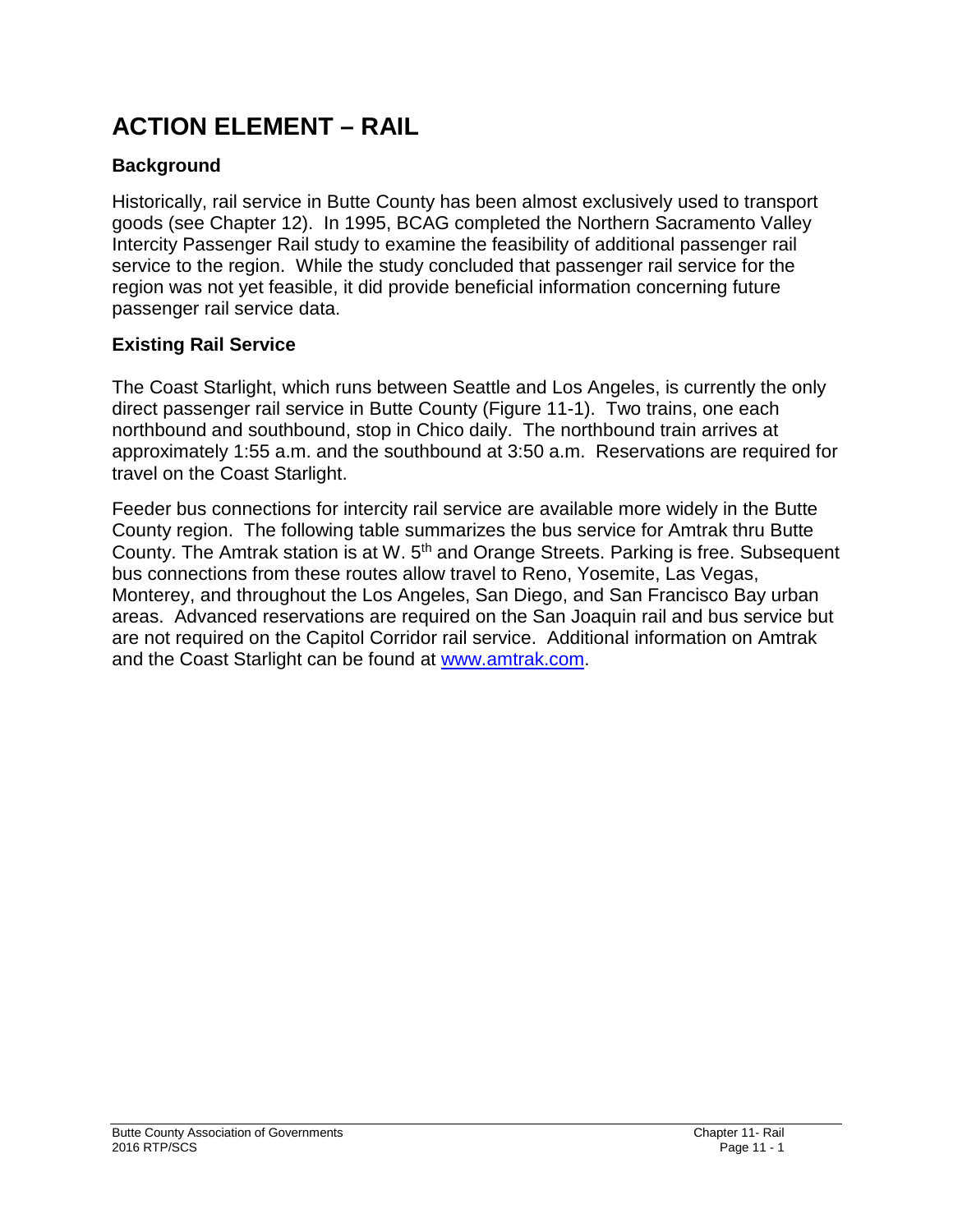#### **Redding - Sacramento - Stockton**

| Bus Number                | R3802               | R3812     | R37/R3814 R37/3816 R37/3804 R37/3818 |                     |                                                                                                                                                                                                                                                                                                                                                                                              |                     |
|---------------------------|---------------------|-----------|--------------------------------------|---------------------|----------------------------------------------------------------------------------------------------------------------------------------------------------------------------------------------------------------------------------------------------------------------------------------------------------------------------------------------------------------------------------------------|---------------------|
| Days of Operation         | Daily               | Daily     | Daily                                | Daily               | Daily                                                                                                                                                                                                                                                                                                                                                                                        | Daily               |
| Redding - Transit Ctr.    | Dp                  |           | 6:20a                                | 9:50a               | 12:15p                                                                                                                                                                                                                                                                                                                                                                                       | 2:30p               |
| Red Bluff - Taco Bell     |                     |           | 6:55a                                | 10:25a              | 12:50p                                                                                                                                                                                                                                                                                                                                                                                       | 3:05p               |
| Corning - Transit Center  |                     |           | $- - - -$                            | 10:50a              | $\frac{1}{2} \frac{1}{2} \frac{1}{2} \frac{1}{2} \frac{1}{2} \frac{1}{2} \frac{1}{2} \frac{1}{2} \frac{1}{2} \frac{1}{2} \frac{1}{2} \frac{1}{2} \frac{1}{2} \frac{1}{2} \frac{1}{2} \frac{1}{2} \frac{1}{2} \frac{1}{2} \frac{1}{2} \frac{1}{2} \frac{1}{2} \frac{1}{2} \frac{1}{2} \frac{1}{2} \frac{1}{2} \frac{1}{2} \frac{1}{2} \frac{1}{2} \frac{1}{2} \frac{1}{2} \frac{1}{2} \frac{$ | 3:30p               |
| Chico                     |                     |           | 7:55a                                | 11:30a              | 1:50p                                                                                                                                                                                                                                                                                                                                                                                        | 4:10p               |
| Oroville - Park & Ride    |                     |           | 8:20a                                | 11:55a              | 2:15p                                                                                                                                                                                                                                                                                                                                                                                        | 4:35p               |
| Marysville - Eagles Nest  |                     |           | 8:55a                                | 12:30p              | 2:50p                                                                                                                                                                                                                                                                                                                                                                                        | 5:10p               |
| Suisan/Fairfield<br>Dp    | 5:10a               |           |                                      |                     |                                                                                                                                                                                                                                                                                                                                                                                              |                     |
| Davis                     | 5:55a               | $7:25a$ O |                                      |                     | Q 5:45p                                                                                                                                                                                                                                                                                                                                                                                      |                     |
| Sacramento<br>Ar          | C <sub>6</sub> :25a | 7:55a     | Z10:00a                              | $C_1:35p$           | C 3:55p C 6:15p                                                                                                                                                                                                                                                                                                                                                                              |                     |
|                           |                     |           |                                      |                     |                                                                                                                                                                                                                                                                                                                                                                                              |                     |
| Connecting San Joaquins   | R702                |           |                                      |                     | R704                                                                                                                                                                                                                                                                                                                                                                                         |                     |
| Connecting Capitol Trains |                     |           | 535/733                              | 541/741             |                                                                                                                                                                                                                                                                                                                                                                                              | 545/745 549/751     |
| Sacramento<br>Dp          |                     | 8:00a     | 10:25a                               | 1:45p               | 4:25p                                                                                                                                                                                                                                                                                                                                                                                        | 6:25p               |
| Lodi                      |                     |           | 11:05a                               | $Q_{2}:05p$         | 5:05p                                                                                                                                                                                                                                                                                                                                                                                        |                     |
| Stockton - Ace Station    |                     |           |                                      |                     | 5:20p                                                                                                                                                                                                                                                                                                                                                                                        |                     |
| Stockton<br>Ar            |                     | $C_8:50a$ | C11:35a                              | C <sub>2</sub> :40p |                                                                                                                                                                                                                                                                                                                                                                                              | C <sub>7</sub> :20p |
| Connecting San Joaquins   |                     | R712      | R714                                 | R716                |                                                                                                                                                                                                                                                                                                                                                                                              | R718                |

B -- Bus - bus connection grauanteed.

C -- Train - bus connection guaranteed.

Q -- This stop is a different bus.

R -- All reserved train or bus.

Z -- Bus also connects at Sacramento with the [California Zephyr.](http://www.cwrr.com/Amtrak/w_zephyr.html) train 6.

#### **Rail Service Needs and Assessment**

#### Intercity Rail

There are several factors that intensify the consideration of intercity rail for the Northern Sacramento Valley. First, increasing populations throughout the North Valley are taxing existing transportation systems. Second, the existing transportation systems for intercity travel are almost exclusively motorized travel for individual travelers, including carpools or buses. Third, existing intercity transportation corridors are congested, thus making intercity travel more difficult and have negative impacts on goods movement. Fourth, state and federal clean air regulations make it more and more difficult to increase roadway capacity. With the above factors making vehicular travel more difficult, alternatives must be explored.

Rail is an attractive method of travel to many. Aside from being cleaner, it is more relaxing than driving rural highways, contending with farm equipment common in the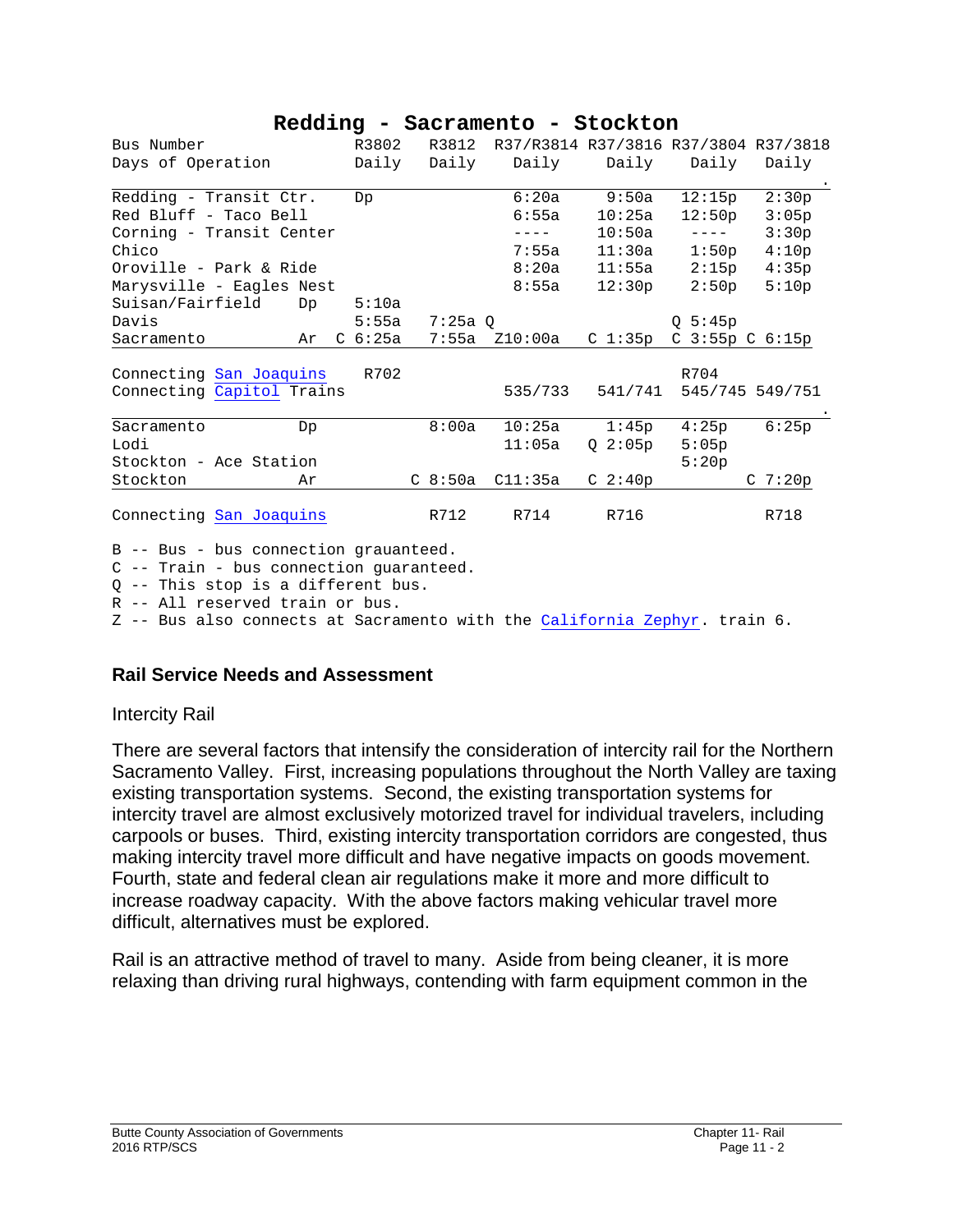**Figure 11-1 Passenger Rail Service Map**

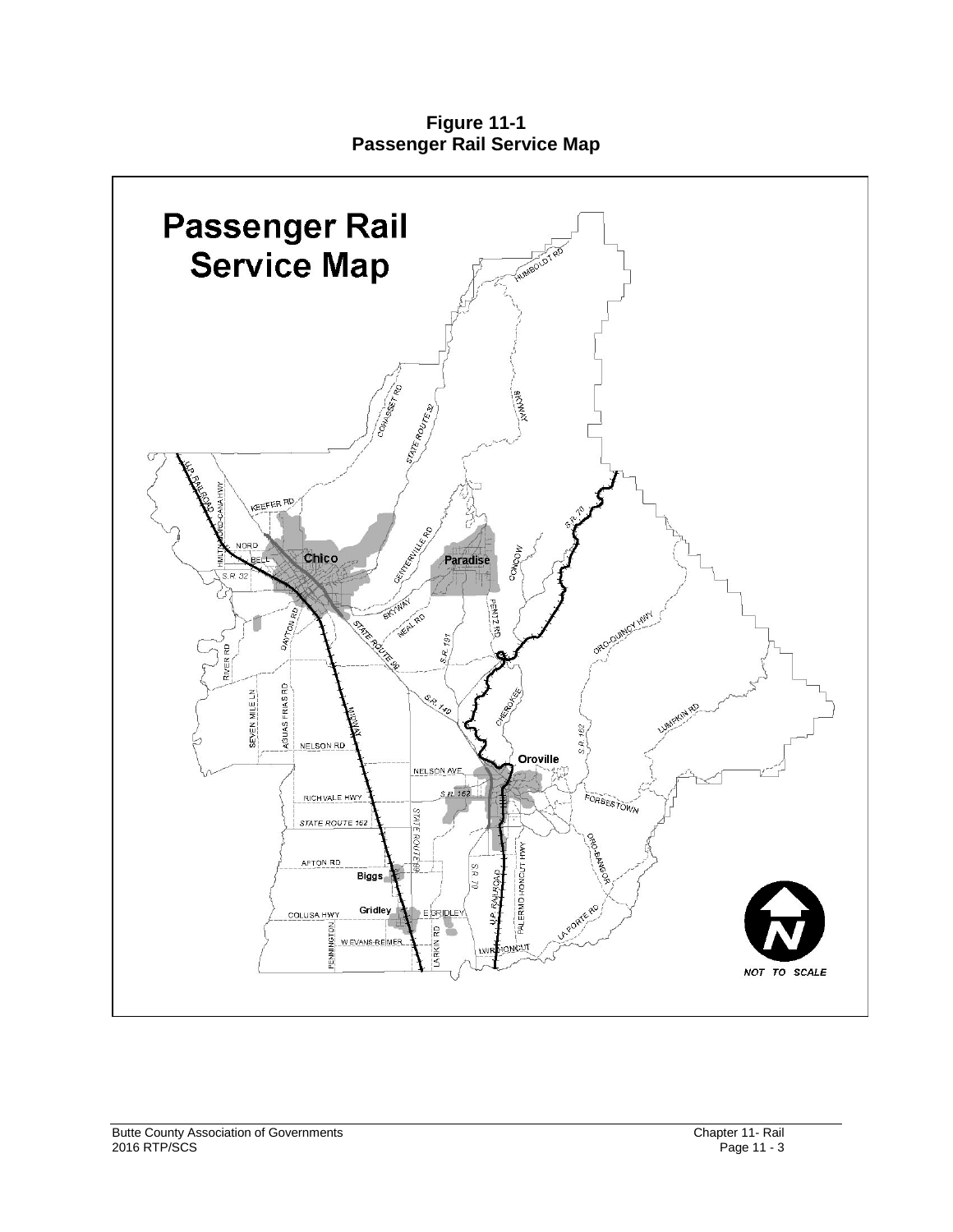valley, slow-moving trucks & recreational vehicles, and the dangers of fog and inclement weather.

The Coast Starlight is unsuitable to meet the needs of local passengers due to its infrequent and inconvenient night schedule, advanced requirement for reservations, and capacity constraints. The Coast Starlight's use of the Union Pacific tracks through Butte County demonstrates that the existing tracks can handle additional use such as passenger rail service. The key issue is whether or not sufficient ridership for intercity rail in the Northern Sacramento Valley could support the costs of the service.

During the 1994/95 fiscal year, BCAG studied the feasibility of extending intercity passenger rail service to the northern Sacramento Valley counties. ICF Kaiser of Oakland, California prepared the study, in cooperation with the counties of Sacramento, Sutter, Yuba, Butte, Placer, Tehama, and Shasta. BCAG served as the lead agency for development and coordination of the study.

The Northern Sacramento Valley Intercity Passenger Rail Study, as it was called, included two phases. The purpose of Phase I was to identify a base level rail service that could be implemented to provide intercity service, and to identify the potential ridership levels for this service. Based on the ridership forecasts, it was determined that intercity rail passenger service could not be supported currently or within the next tenyear horizon by the seven counties along the corridor. The primary reason was due to the lack of ridership necessary to recover the state required 55% operational costs through the farebox. As a result, BCAG postponed development of Phase II, which would have examined station locations, needed track improvements, financing, and institutional arrangements. While the Rail Study did not justify the need for intercity rail service now, BCAG staff will continue to participate in the rail planning process and monitor intercity rail service developments.

# **California State Rail Plan**

The California State Rail Plan 2007/08 – 2017/18 prepared by Caltrans identifies potential new intercity rails services. The Sacramento to Redding corridor is one of three new routes that Caltrans is proposing in the state rail plan. Operation of intercity rail service from Sacramento to Redding would extend State-supported intercity rail service to a fast growing Northern California area not presently served by the Statesupported intercity passenger rail network.

Connecting buses to the *San Joaquin* and *Capitol Corridor* trains currently serve the northern Sacramento Valley. Buses connect to four of the *San Joaquins* in Stockton, and one in Sacramento, and travel north through Sacramento, Marysville, Chico, and Redding. Five *Capitol Corridor* trains in Sacramento also have a bus connection to Redding. Additionally, the single daily round trip of the Seattle-Los Angeles *Coast Starlight* connects Redding and Chico with Sacramento, the Bay Area, and Los Angeles.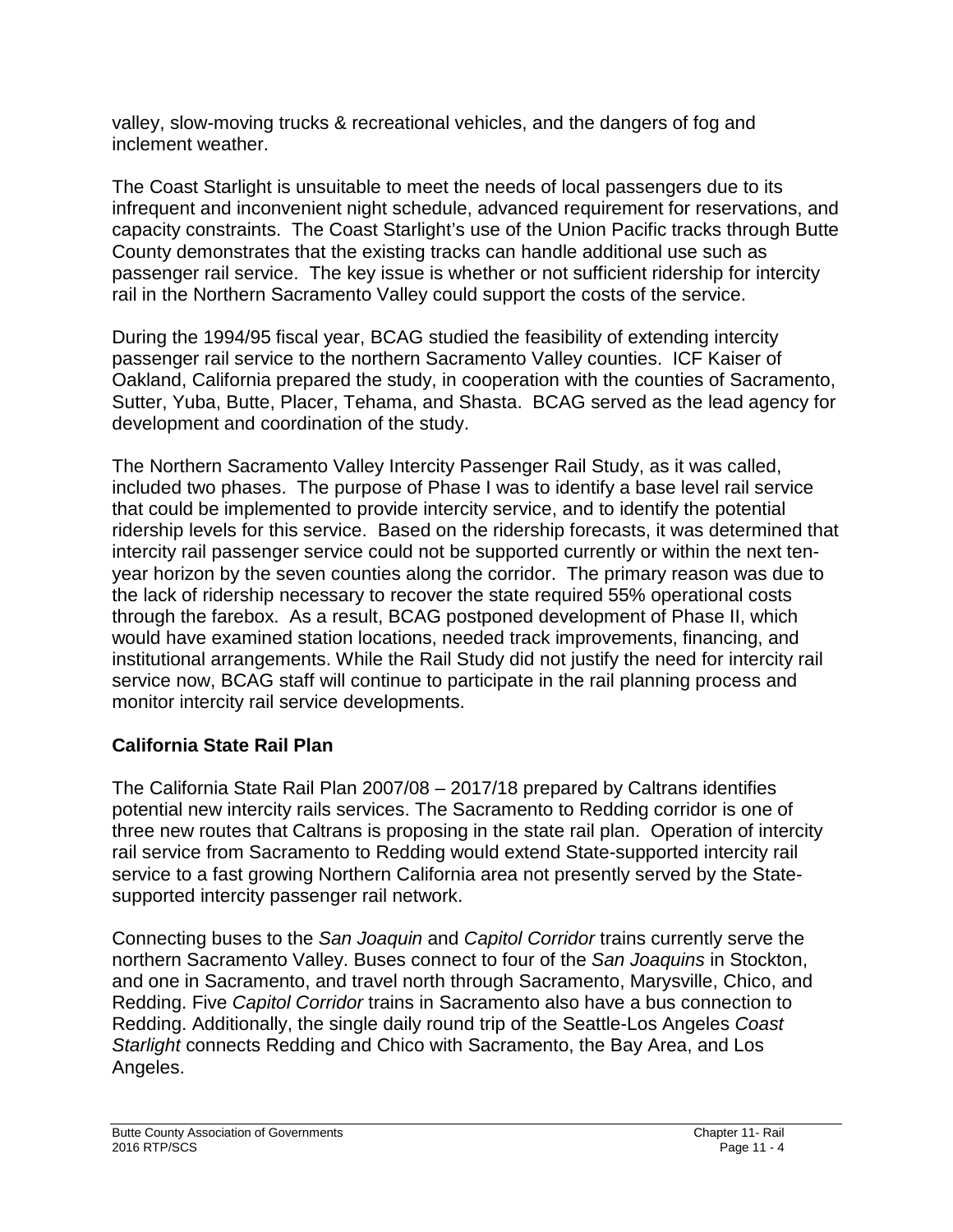Caltrans' ten-year operating plan includes one daily round trip between Sacramento and Redding in 2015-16. This rail service would be supplemented by bus service that would run over the same route as the train, but at other times of the day. Caltrans believes this extension is a good candidate for rail service because:

- Amtrak currently operates the *Coast Starlight* on this route, with existing stations at Sacramento, Chico, and Redding.
- The demographics of the route are positive: the northern Sacramento Valley has a rapidly growing population; Redding represents the urban hub for the northern part of the State; and California State University, Chico is a focus of activity and population.

While Caltrans planned the study in 2005, it was deferred due to the UP's decision not to consider operation of new passenger trains at the time.

# **Grade Crossings**

Another important issue concerning rail transportation in Butte County is the issue of grade crossing safety and convenience. Two cities that have problems with existing grade crossings are Gridley and Chico. Both Gridley and Chico straddle the Union Pacific railroad tracks and have at-grade crossings in several locations within their cities. Neither city has over or under-crossings. As a result of the passing trains, there are times of the day that these communities experience traffic problems where automobile traffic and emergency service vehicles are unable to access various parts of the city. Even longer delays are experienced when trains must make a stop in these cities. As a result, both the cities of Gridley and Chico have expressed a need to improve some of the intersections by constructing over or under-crossings to remedy this problem.

Currently, both Gridley and Chico are exploring a funding program administered by the Public Utilities Commission and Caltrans for grade crossing projects. The City of Chico has identified a project for West 8<sup>th</sup> Avenue, which also intersects State Route 32, while the City of Gridley has identified an over-crossing for Little Street in Gridley.